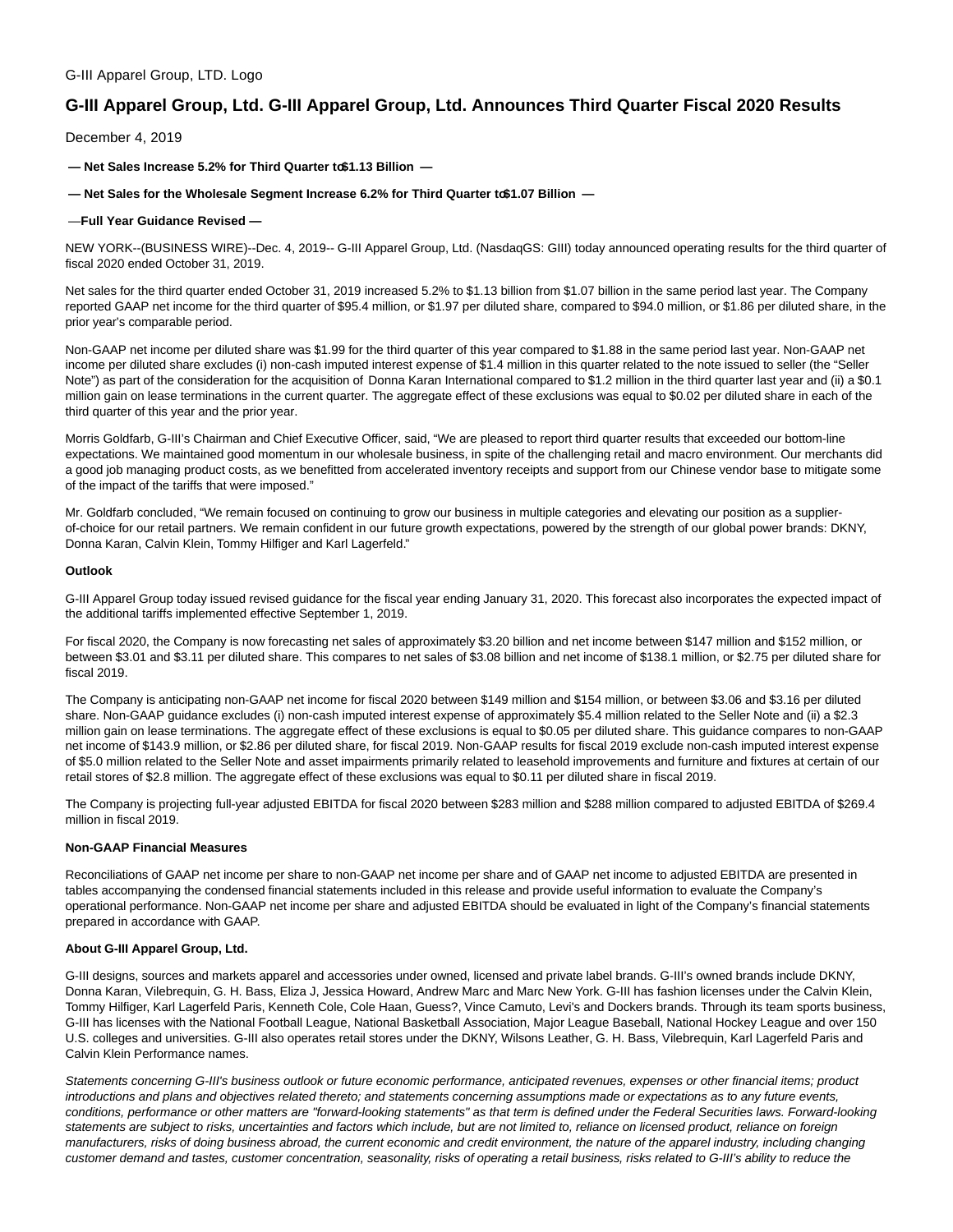losses incurred in its retail operations, customer acceptance of new products, the impact of competitive products and pricing, dependence on existing management, possible disruption from acquisitions, risks relating to G-III's operations of Donna Karan International Inc., the impact on our business of the imposition of tariffs by the United States government and business and general economic conditions, as well as other risks detailed in G-III's filings with the Securities and Exchange Commission. G-III assumes no obligation to update the information in this release.

## **G-III APPAREL GROUP, LTD. AND SUBSIDIARIES**

## **(Nasdaq: GIII)**

## **CONDENSED CONSOLIDATED STATEMENTS OF INCOME**

(In thousands, except per share amounts**)**

|                                              | <b>Three Months Ended</b><br>October 31, |           | <b>Nine Months Ended</b><br>October 31,         |           |
|----------------------------------------------|------------------------------------------|-----------|-------------------------------------------------|-----------|
|                                              | 2019                                     | 2018      | 2019                                            | 2018      |
|                                              | (Unaudited)                              |           |                                                 |           |
|                                              |                                          |           |                                                 |           |
| Net sales                                    |                                          |           | \$1,128,403 \$1,072,982 \$2,405,847 \$2,309,423 |           |
| Cost of goods sold                           | 729,384                                  | 690,882   | 1,538,995                                       | 1,461,252 |
| Gross profit                                 | 399,019                                  | 382,100   | 866,852                                         | 848,171   |
|                                              |                                          |           |                                                 |           |
| Selling, general and administrative expenses | 246,580                                  | 232,052   | 644,887                                         | 632,983   |
| Depreciation and amortization                | 9,701                                    | 10,033    | 28,963                                          | 28,868    |
| Gain on lease terminations                   | (124)                                    |           | (2,346)                                         |           |
| Operating profit                             | 142,862                                  | 140,015   | 195,348                                         | 186,320   |
|                                              |                                          |           |                                                 |           |
| Other income (loss)                          | 677                                      | 176       | (722)                                           | (303)     |
| Interest and financing charges, net          | (12, 518)                                | (12, 323) | (33, 623)                                       | (32, 153) |
| Income before income taxes                   | 131,021                                  | 127,868   | 161,003                                         | 153,864   |
|                                              |                                          |           |                                                 |           |
| Income tax expense                           | 35,634                                   | 33,843    | 42,454                                          | 39,877    |
| Net income                                   | \$95,387                                 | \$94,025  | \$118,549                                       | \$113,987 |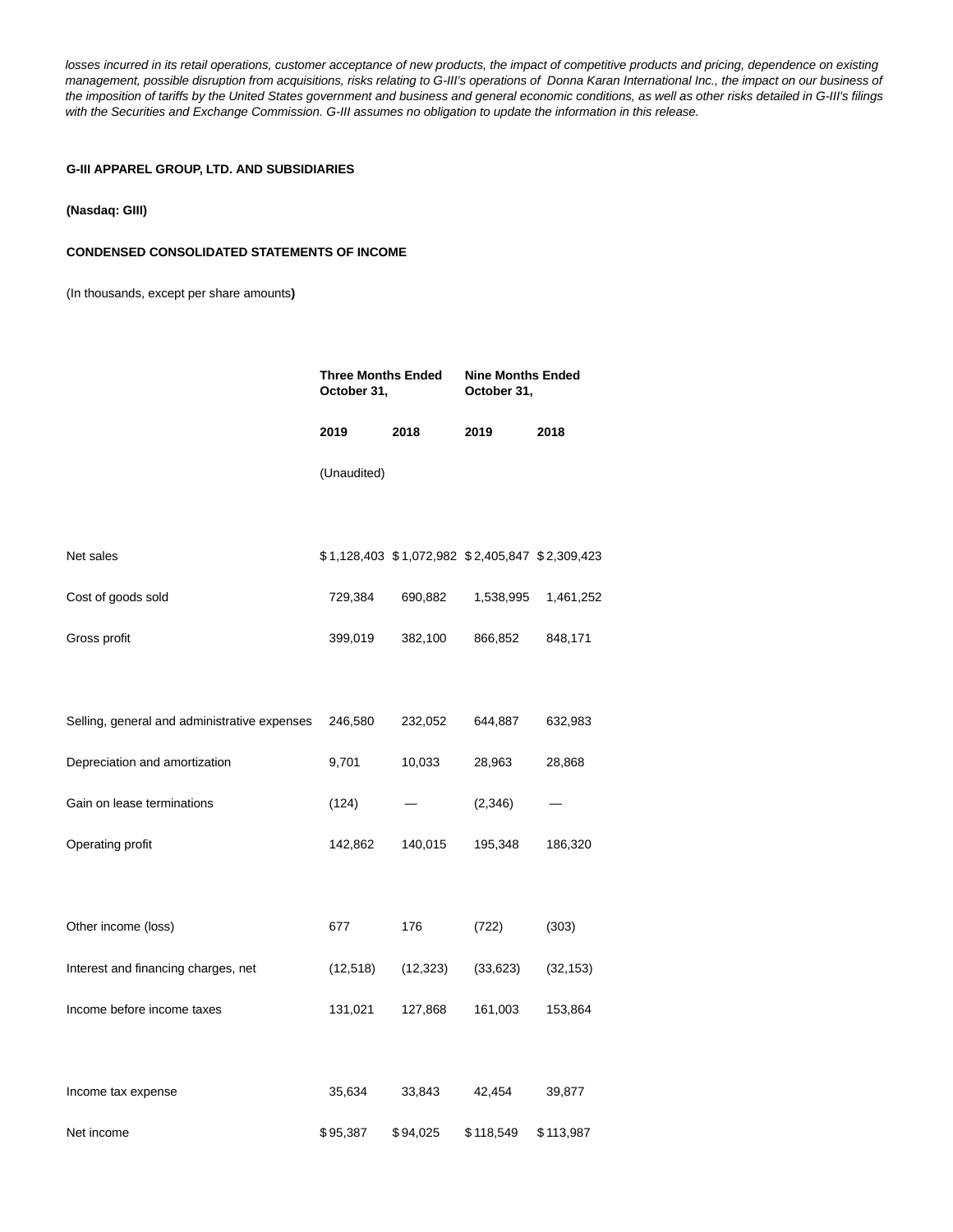Net income per common share:

| Basic          | \$2.00 | \$1.91 | \$2.45 | \$2.32 |
|----------------|--------|--------|--------|--------|
| <b>Diluted</b> | \$1.97 | \$1.86 | \$2.42 | \$2.26 |

Weighted average shares outstanding:

| Basic          | 47.768 | 49.231 | 48.333 | 49.176 |
|----------------|--------|--------|--------|--------|
| <b>Diluted</b> | 48.356 | 50,494 | 49,056 | 50.345 |

# **Selected Balance Sheet Data (in thousands): At October 31,**

|                                 | 2019        | 2018      |
|---------------------------------|-------------|-----------|
|                                 | (Unaudited) |           |
|                                 |             |           |
| Cash and cash equivalents       | \$55,801    | \$66,080  |
| Working capital                 | 972,484     | 961,513   |
| Inventories                     | 650,633     | 616,162   |
| Total assets (1)                | 2,928,607   | 2,551,068 |
| Long-term debt                  | 675,396     | 694,277   |
| Operating lease liabilities (2) | 326,860     |           |
| Total stockholders' equity      | 1,260,302   | 1,180,955 |

(1) Total assets now include operating lease assets of \$293.8 million as of October 31, 2019 in accordance with ASC 842.

(2) These liabilities are now included in accordance with ASC 842.

# **G-III APPAREL GROUP, LTD. AND SUBSIDIARIES**

# **RECONCILIATION OF GAAP NET INCOME PER SHARE TO**

# **NON-GAAP NET INCOME PER SHARE**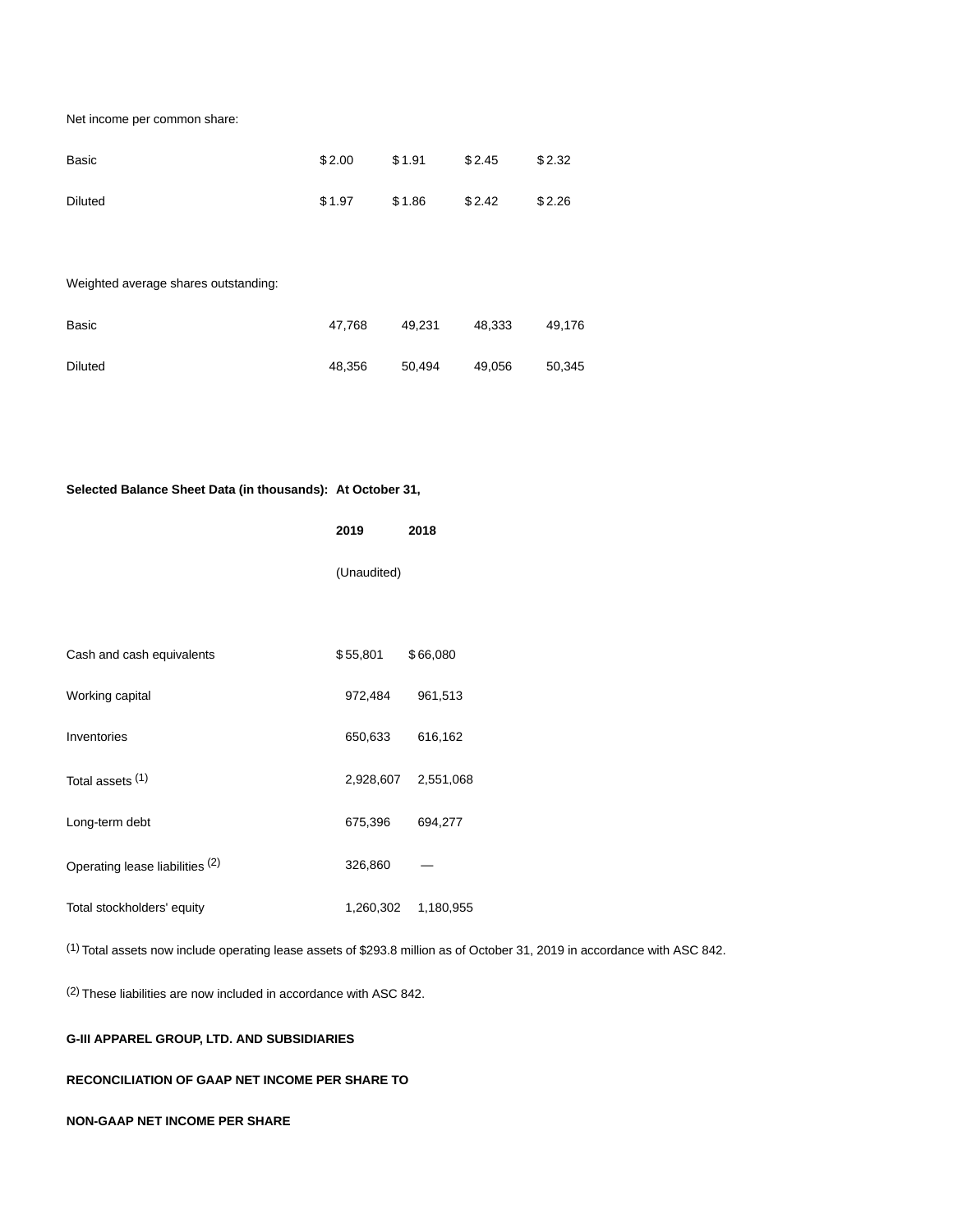|                                                                 | <b>Three Months Ended</b><br>October 31, |        |        | <b>Nine Months Ended</b><br>October 31, |  |
|-----------------------------------------------------------------|------------------------------------------|--------|--------|-----------------------------------------|--|
|                                                                 |                                          |        |        |                                         |  |
|                                                                 | 2019                                     | 2018   | 2019   | 2018                                    |  |
|                                                                 | (Unaudited)                              |        |        |                                         |  |
|                                                                 |                                          |        |        |                                         |  |
| GAAP diluted net income per common share                        | \$1.97                                   | \$1.86 | \$2.42 | \$2.26                                  |  |
|                                                                 |                                          |        |        |                                         |  |
| Excluded from non-GAAP:                                         |                                          |        |        |                                         |  |
| Non-cash imputed interest                                       | 0.03                                     | 0.03   | 0.08   | 0.08                                    |  |
| Gain on lease terminations                                      |                                          |        | (0.05) |                                         |  |
| Income tax impact of non-GAAP adjustments                       | (0.01)                                   | (0.01) | (0.01) | (0.02)                                  |  |
|                                                                 |                                          |        |        |                                         |  |
| Non-GAAP diluted net income per common share, as defined \$1.99 |                                          | \$1.88 | \$2.44 | \$2.32                                  |  |

Non-GAAP diluted net income per common share is a "non-GAAP financial measure" that excludes non-cash imputed interest expense and gain on lease terminations. The income tax impact of non-GAAP adjustments is calculated using the effective tax rates for the respective periods. Management believes that this non-GAAP financial measure provides meaningful supplemental information regarding our performance by excluding items that are not indicative of our core business operating results. Management uses this non-GAAP financial measure to assess our performance on a comparative basis and believes that it is also useful to investors to enable them to assess our performance on a comparative basis across historical periods and facilitate comparisons of our operating results to those of our competitors. The presentation of this financial information is not intended to be considered in isolation or as a substitute for, or superior to, the financial information prepared and presented in accordance with GAAP.

## **G-III APPAREL GROUP, LTD. AND SUBSIDIARIES**

### **RECONCILIATION OF FORECASTED AND ACTUAL NET INCOME TO**

### **FORECASTED AND ACTUAL ADJUSTED EBITDA**

(In thousands)

**Forecasted Twelve Actual Twelve Months Ending Months Ended**

**January 31, 2020 January 31, 2019**

(Unaudited)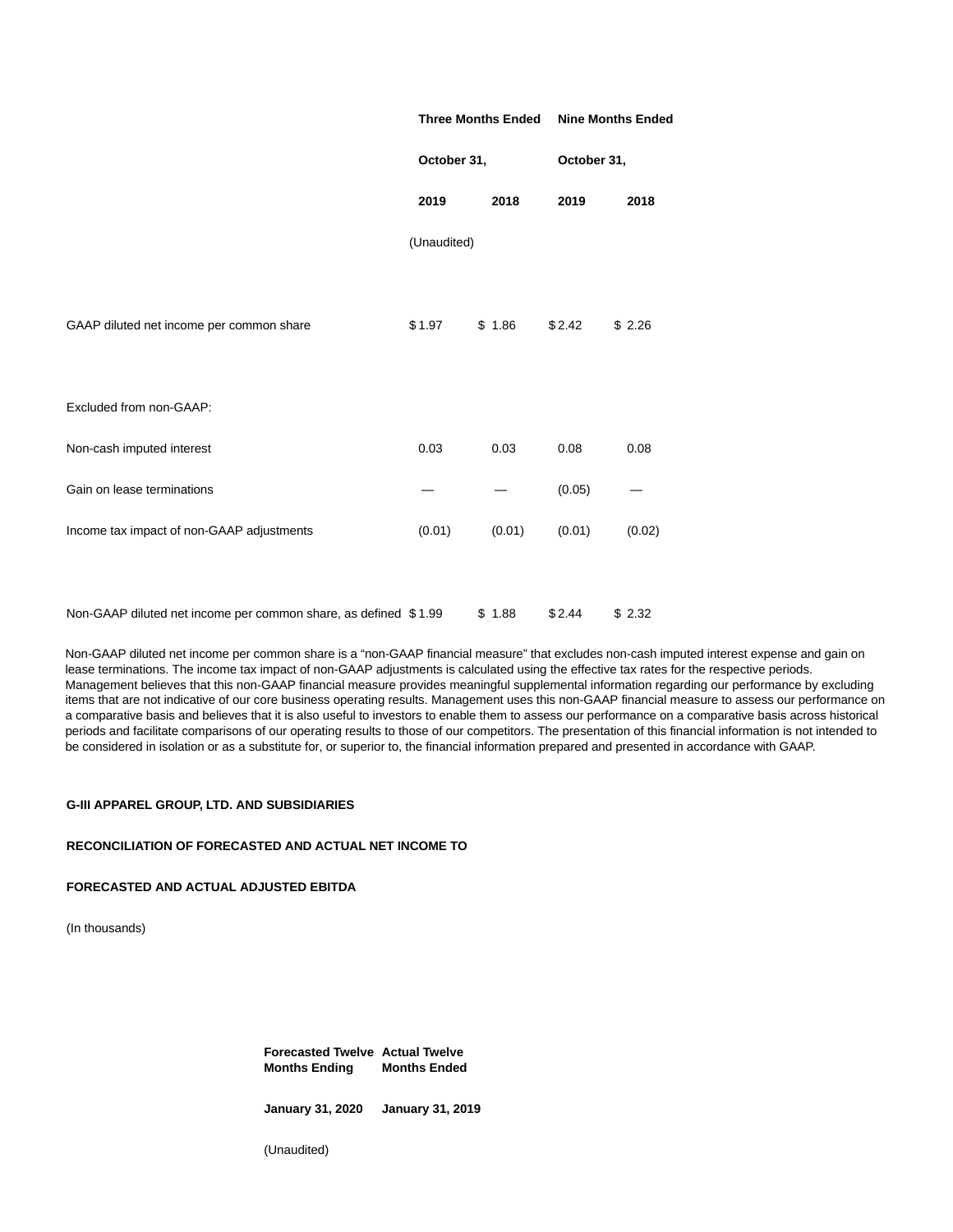| Net income                          | \$147,000 - 152,000 \$138,067 |        |
|-------------------------------------|-------------------------------|--------|
|                                     |                               |        |
|                                     |                               |        |
| Gain on lease terminations          | (2,346)                       |        |
| Asset impairment charges            |                               | 2,813  |
| Depreciation and amortization       | 39,000                        | 38,819 |
| Interest and financing charges, net | 45,000                        | 43,924 |
| Income tax expense                  | 54,346                        | 45,763 |
|                                     |                               |        |
|                                     |                               |        |

Adjusted EBITDA, as defined \$283,000 - 288,000 \$269,386

Adjusted EBITDA is a "non-GAAP financial measure" which represents earnings before depreciation and amortization, interest and financing charges, net, gain on lease terminations, asset impairment charges primarily related to leasehold improvements and furniture and fixtures at certain of our retail stores and income tax expense. Adjusted EBITDA is being presented as a supplemental disclosure because management believes that it is a common measure of operating performance in the apparel industry. Adjusted EBITDA should not be construed as an alternative to net income, as an indicator of the Company's operating performance, or as an alternative to cash flows from operating activities as a measure of the Company's liquidity, as determined in accordance with GAAP.

### **G-III APPAREL GROUP, LTD. AND SUBSIDIARIES**

#### **RECONCILIATION OF FORECASTED AND ACTUAL NET INCOME TO NON-GAAP NET INCOME**

(In thousands)

| <b>Forecasted Twelve</b> | <b>Actual Twelve</b>    |
|--------------------------|-------------------------|
| <b>Months Ended</b>      | <b>Months Ended</b>     |
| <b>January 31, 2020</b>  | <b>January 31, 2019</b> |
|                          |                         |

Net income \$ 147,000 - 152,000 \$ 138,067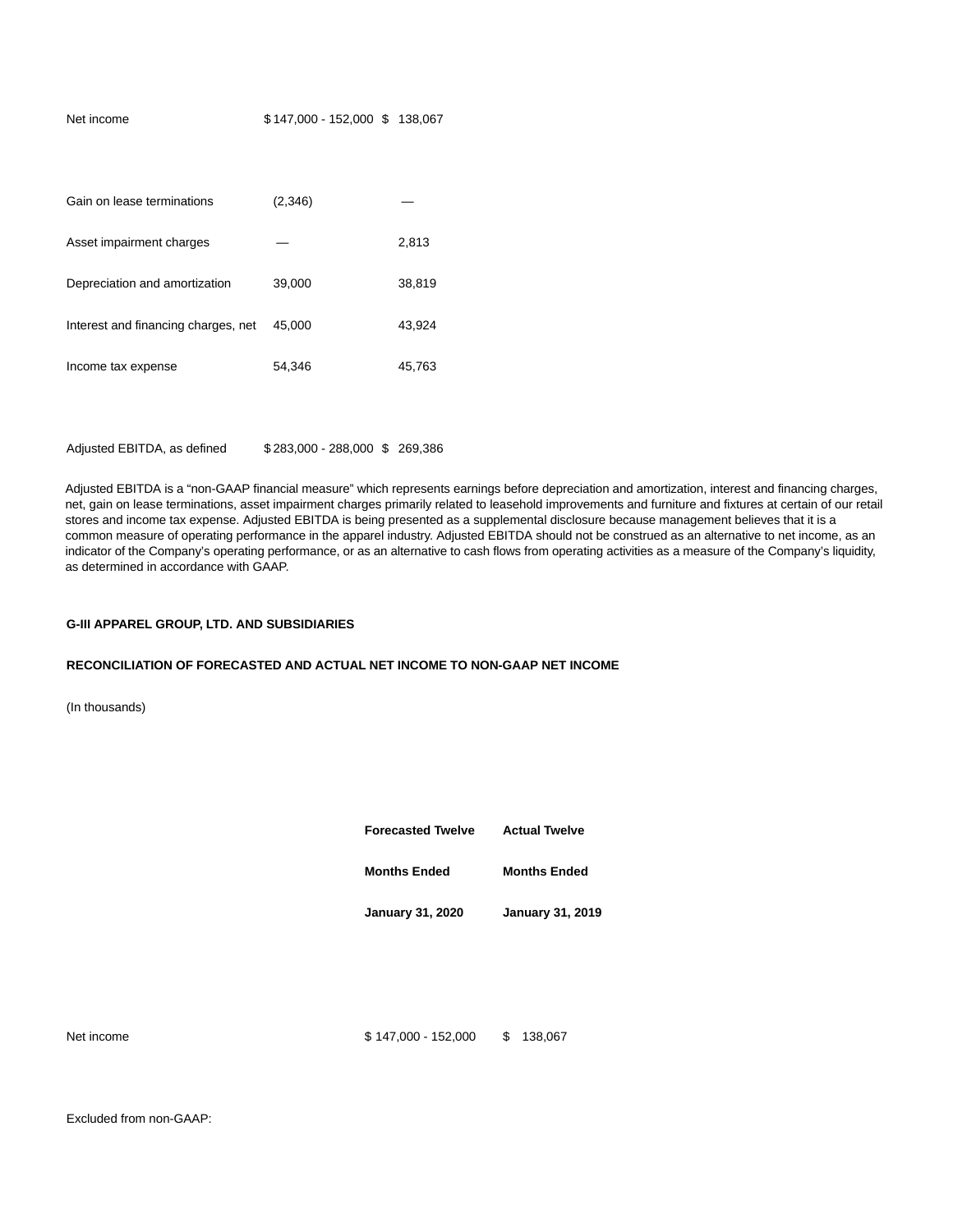| Non-cash imputed interest                 | 5,400   | 4,951   |
|-------------------------------------------|---------|---------|
| Gain on lease terminations                | (2,346) |         |
| Asset impairment charges                  |         | 2,813   |
| Income tax impact of non-GAAP adjustments | (1,054) | (1,932) |
|                                           |         |         |

Non-GAAP net income, as defined  $$ 149,000 - 154,000$   $$ 143,899$ 

Non-GAAP net income is a "non-GAAP financial measure" that excludes non-cash imputed interest, gain on lease terminations and asset impairment charges primarily related to leasehold improvements and furniture and fixtures at certain of our retail stores. The income tax impact of non-GAAP adjustments is calculated using the effective tax rates for the respective periods. Management believes that this non-GAAP financial measure provides meaningful supplemental information regarding our performance by excluding items that are not indicative of our core business operating results. Management uses this non-GAAP financial measure to assess our performance on a comparative basis and believes that it is also useful to investors to enable them to assess our performance on a comparative basis across historical periods and facilitate comparisons of our operating results to those of our competitors. The presentation of this financial information is not intended to be considered in isolation or as a substitute for, or superior to, the financial information prepared and presented in accordance with GAAP.

# **G-III APPAREL GROUP, LTD. AND SUBSIDIARIES**

# **RECONCILIATION OF FORECASTED AND ACTUAL NET INCOME PER SHARE TO**

# **FORECASTED AND ACTUAL NON-GAAP NET INCOME PER SHARE**

|                                          | <b>Forecasted Twelve Actual Twelve</b> |                         |
|------------------------------------------|----------------------------------------|-------------------------|
|                                          | <b>Months Ended</b>                    | <b>Months Ended</b>     |
|                                          | <b>January 31, 2020</b>                | <b>January 31, 2019</b> |
|                                          |                                        |                         |
|                                          |                                        |                         |
| GAAP diluted net income per common share | $$3.01 - 3.11$                         | \$2.75                  |
|                                          |                                        |                         |
| Excluded from non-GAAP:                  |                                        |                         |
| Non-cash imputed interest                | 0.11                                   | 0.10                    |
| Gain on lease terminations               | (0.05)                                 |                         |
| Asset impairment charges                 |                                        | 0.05                    |
|                                          |                                        |                         |

Income tax impact of non-GAAP adjustments (0.01) (0.04)